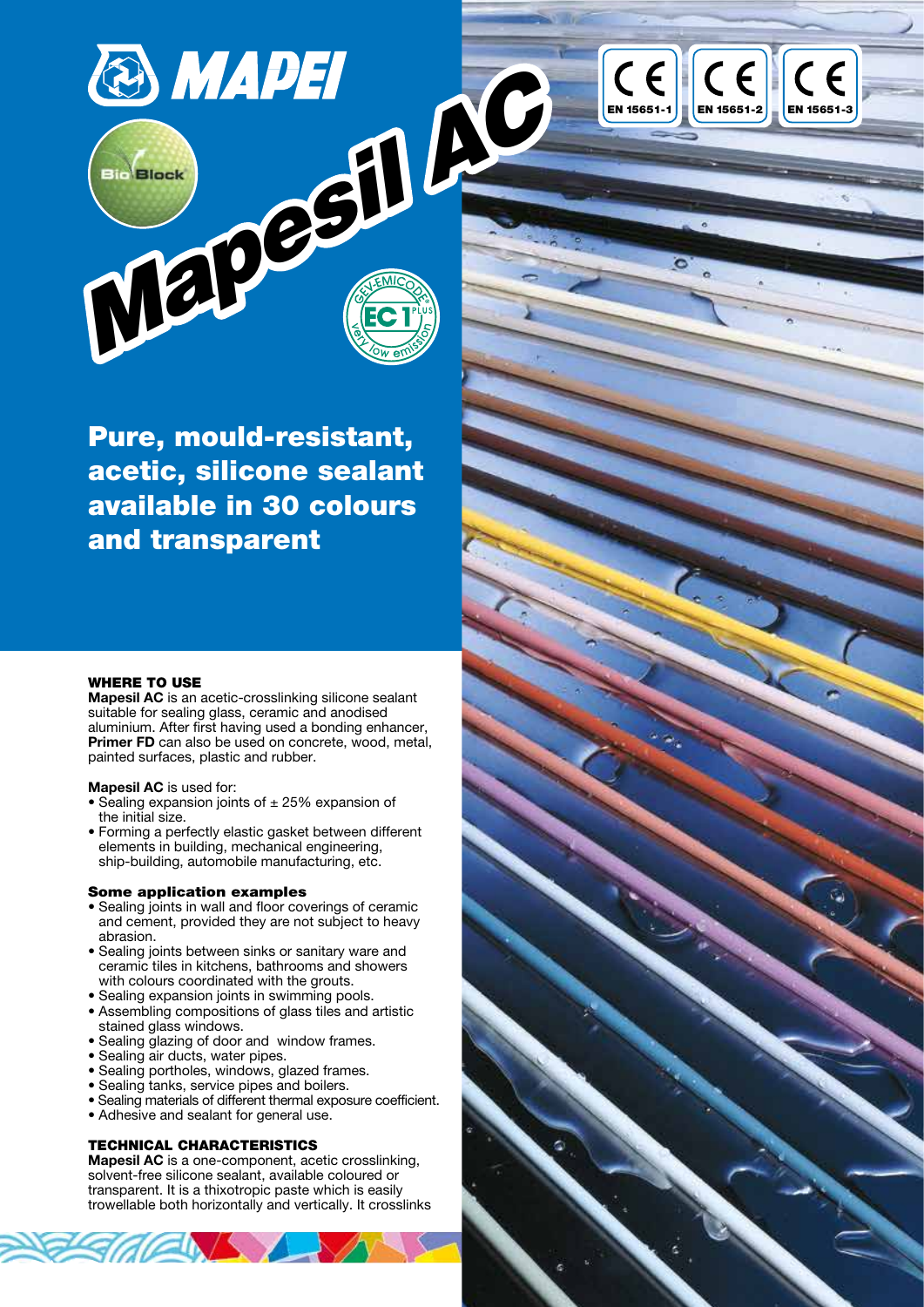



Cutting the nozzle according to the size of the joints



Application of Primer FD



Application of Mapesil AC

following exposure to atmospheric humidity at ambient temperatures, and forms an elastic product with following properties:

- excellent durability. Seals remain unchanged even after many years exposure to climatic extremes, industrial pollution, sudden temperature changes and immersion in water;
- high elasticity;
- excellent bonding to glass, ceramic and anodised aluminium;
- mildew resistant:
- waterproof and permeable to vapour;
- resistant to chemical agents;
- flexible down to -40°C and resistant to temperatures at +180°C;
- easily workable:
- in compliance with ISO 11600 norm, it is classified as F-25-LM.
- in compliance with numerous international standards.
- in compliance with EN 15651-1, EN 15651-2, EN 15651-3 and CE-marking.

### RECOMMENDATIONS

- Do not use Mapesil AC for exterior joints in exterior between ceramic tiles and lightcoloured natural stone because dirt could accumulate by the joints. Use Mapesil LM.
- For sealing surfaces sensitive to acids such as lime stone, use a neutral silicone sealant (e.g. Mapesil LM).
- $\bullet$  The use of **Mapesil AC** is not recommended on highly plasticised material or on bituminous surfaces because of the release of substances that reduce bonding and penetrate into the sealant, altering the colour and resistance.
- The resistance of Mapesil AC to chemical agents is generally excellent; however, due to the numerous products and working conditions to which Mapesil AC can be applied, it is always advisable to do a sample test in cases of doubt.
- Do not use Mapesil AC to seal aquariums.
- For sealing floor joints subject to heavy traffic, use a polyurethane (e.g. **Mapeflex PU45)** or epoxy-polyurethane (e.g. Mapeflex PU20) sealant.

#### APPLICATION PROCEDURE Preparing and calculating joints size

All the surfaces to receive the sealant must be dry solid and free from dust and loose particles, oils, grease, wax, old paint and rust. In order that the seal can carry out its function, provision must be made for it to elongate and compress freely. During application it is therefore necessary that:

- it adheres only to the side of the walls of the joint and not to the base of the joint;
- the joint is sized so that the estimated maximum extension is not greater than 25% of the initial width (calculated at +20°C);
- when the width of the joint is 10 mm, the thickness must be equal to the width; for widths between 11 and 20 mm the thickness must always be equal to 10 mm; for widths greater than the thickness must be equal to half the width.

To control the depth of the joint and to prevent Mapesil AC from adhering to the base, the bottom of the joint should be filled with a sized **Mapefoam**, a polyethylene cord.

### Application of Primer FD

Where the use of Primer FD is necessary, it must be applied with a small brush onto the appropriate areas of the joints and left to dry for several minutes to allow the solvent to evaporate. Then apply Mapesil AC.

## Application of Mapesil AC

Mapesil AC is packed in cartridges of 310 ml; to use, cut the cartridge above the end of the thread and screw on the nozzle, which should be cut at 45° to produce a hole corresponding to the size of the joint. Insert the cartridge into the gun and extrude the sealant.

The surface of **Mapesil AC** must be finished off with a damp tool, preferably moistened with soapy water, before a superficial film has formed.

### **Crosslinking**

When exposed to air and humidity. Mapesil AC crosslinks and becomes elastic. The speed at which Mapesil AC crosslinks depends only slightly on temperature, but is fundamentally linked to humidity in the atmosphere.

The graph shows the cross linking at +23°C and 50% humidity in the atmosphere.

#### Cleaning

To clean partially cross-linked Mapesil AC from tools and contaminated surfaces, common solvents may be used (e.g. ethyl acetate, petrol, toluene). Once cross-linking is complete, silicone rubber can only be cleaned mechanically.

# **COVERAGE**

#### Mapesil AC:

Coverage of Mapesil AC varies depending on the width of the joints. Some examples of coverage for end joints and triangular joints are shown in the chart.

## Primer FD:

100  $g/m^2$ .

## PACKAGING

Mapesil AC: 310 ml cartridges.

#### Primer FD: 0.9 kg and 0.2 kg bottles.

#### COLOURS

Mapesil AC is available in 30 colours from the "MAPEI COLOURED GROUTS" range plus transparent.

#### STORAGE

Mapesil AC can be stored 24 months in a dry cool place in original cartridges. Primer FD, when stored in a cool and dry

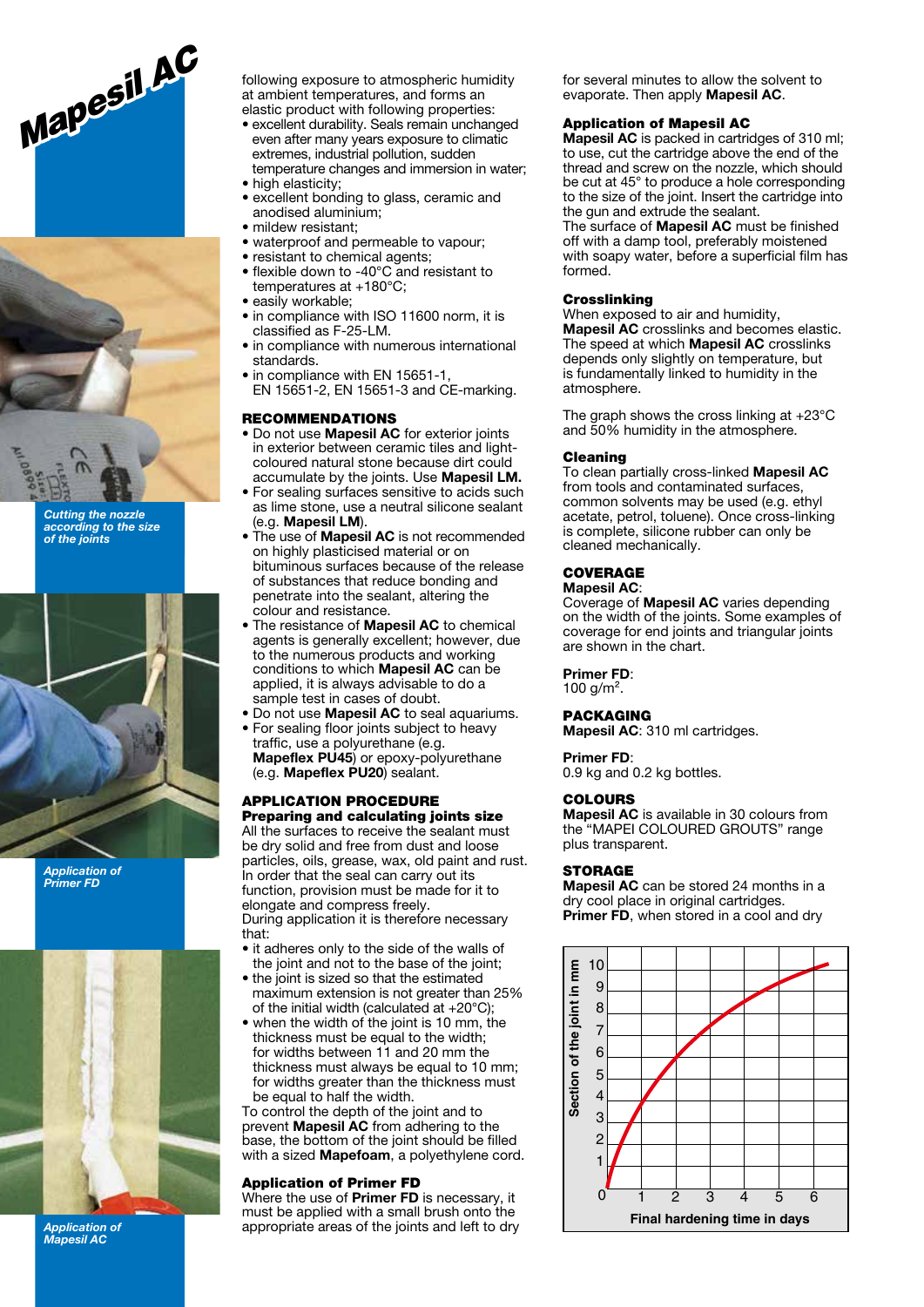# MAPESIL AC - TECHNICAL DATA (typical values)

In compliance with: BS 5889 type B - ASTM C920 TT –S-00230 C - TT –S-001543 A DIN 18540, T. 2, CLASS E ISO 11600, F-25-LM EN 15651-1 EN 15651-2 EN 15651-3

| <b>PRODUCT IDENTITY</b>                                                                                                                                         |                                          |
|-----------------------------------------------------------------------------------------------------------------------------------------------------------------|------------------------------------------|
| Type:                                                                                                                                                           | thixotropic paste                        |
| Colour:                                                                                                                                                         | transparent $+30$ colours                |
| Density (g/cm <sup>3</sup> ):                                                                                                                                   | 1.03 (transparent colour)                |
| Dry solids content (%):                                                                                                                                         | 100                                      |
| <b>EMICODE:</b>                                                                                                                                                 | EC1 Plus - very low emission             |
| APPLICATION DATA (at +23°C and 50% R.H.)                                                                                                                        |                                          |
| <b>Application temperature range:</b>                                                                                                                           | from $+5^{\circ}$ C to $+50^{\circ}$ C   |
| Extrusion speed from a 3.5 mm nozzle at a pressure of<br>$0.5$ N/mm <sup>2</sup> (g/minute):                                                                    | 120                                      |
| Time for formation of skin (minutes):                                                                                                                           | 10                                       |
| Shrinkage during vulcanisation (%):                                                                                                                             | 3.5                                      |
| Speed of vulcanisation (mm):                                                                                                                                    | 4 in 1 day - 10 in 7 days                |
| <b>FINAL PERFORMANCES</b>                                                                                                                                       |                                          |
| EN 15651-1: sealant for façade joints in interior and exterior,<br>even with cold temperature:                                                                  | F-EXT-INT-CC                             |
| Class:                                                                                                                                                          | 25 LM                                    |
| EN 15651-2: sealant for glazing, even with cold temperature:                                                                                                    | G-CC                                     |
| Class:                                                                                                                                                          | G 25 LM                                  |
| EN 15651-3: sealant for sanitary fittings:                                                                                                                      | S                                        |
| Class:                                                                                                                                                          | XS <sub>1</sub>                          |
| <b>Tensile strength</b><br>- according to DIN 53 504-S3A (N/mm <sup>2</sup> ):                                                                                  | 1.6                                      |
| <b>Elongation at breaking point</b><br>$-$ according to DIN 53 504-S3A (%):                                                                                     | 800                                      |
| Tear strength (ASTM D 624, Die C) (N/mm):                                                                                                                       | $\overline{4}$                           |
| Shore-A-Hardness (DIN 53 505):                                                                                                                                  | 20                                       |
| Density at $+25^{\circ}$ C (DIN 53 479) (g/cm <sup>3</sup> ):                                                                                                   | 1.02                                     |
| Permeability to water vapour (DIN 53 122, 2 mm sheet)<br>(g/m <sup>2</sup> /day):                                                                               | 23                                       |
| Modulus of elongation measured according to<br>ISO 8339 METHOD A (N/mm <sup>2</sup> ):<br>- at 25% elongation:<br>- at 50% elongation:<br>- at 100% elongation: | 0.20<br>0.27<br>0.35                     |
| Maximum movement allowed (%):                                                                                                                                   | 25                                       |
| <b>Resistance to water:</b>                                                                                                                                     | excellent                                |
| <b>Resistance to ageing:</b>                                                                                                                                    | excellent                                |
| <b>Resistance to atmospheric agents:</b>                                                                                                                        | excellent                                |
| Resistance to chemical agents, acids and dilute alkali:                                                                                                         | good                                     |
| Resistance to soap and detergents:                                                                                                                              | excellent                                |
| <b>Resistance to solvents:</b>                                                                                                                                  | limited                                  |
| <b>Resistance to temperature:</b>                                                                                                                               | from $-40^{\circ}$ C to $+180^{\circ}$ C |





Sealing ceramic tile floor with Mapesil AC



# PRIMER FD - TECHNICAL DATA (typical values)

# PRODUCT IDENTITY **Consistency:** transparent liquid **Color:** yellowish and yellowish and yellowish and yellowish **Density (g/cm<sup>3</sup>):** 0.92 Brookfield viscosity (mPa·s): 1-2 (rotor 1 - rpm 100)

Sealing sanitary ware